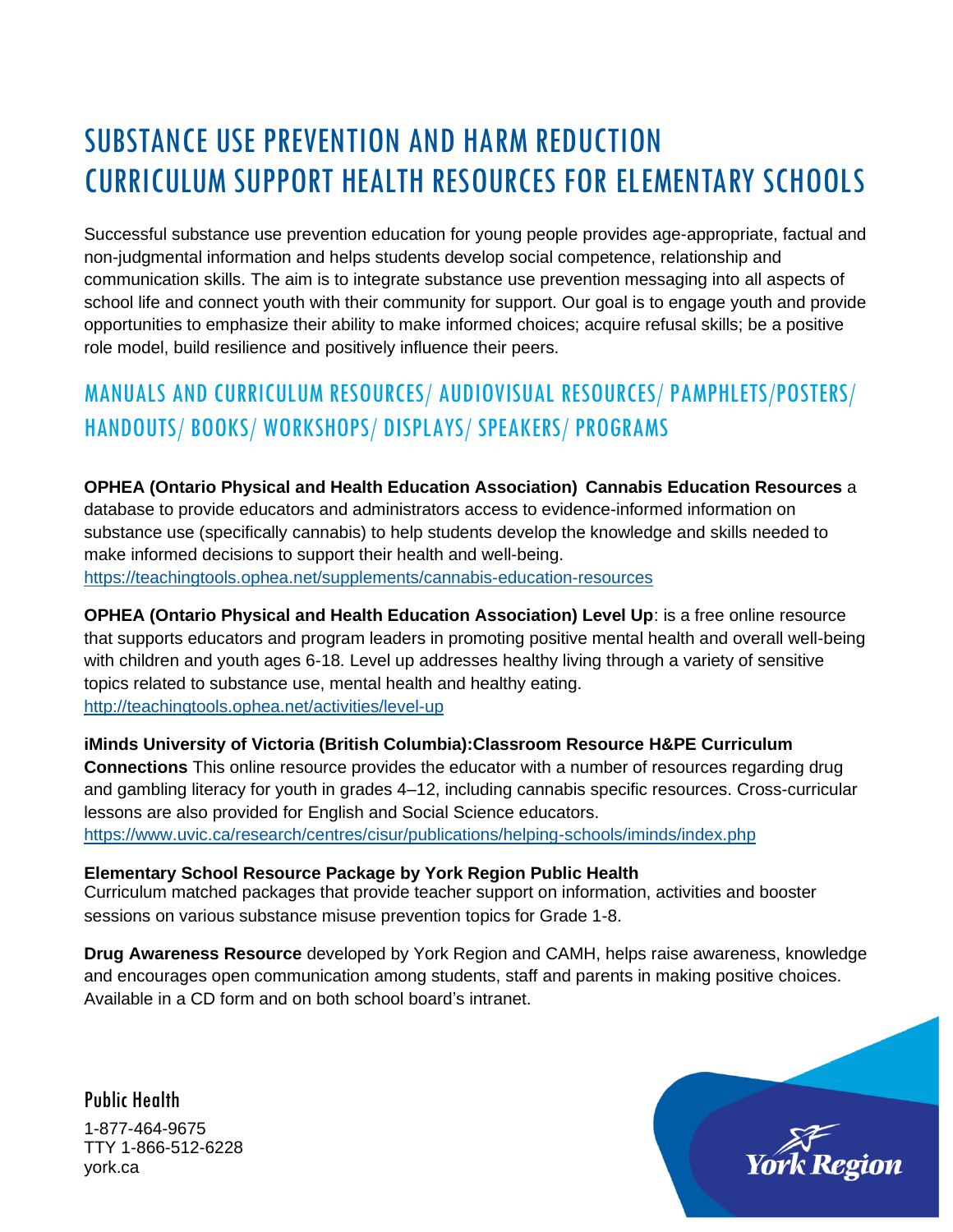**Media Awareness Network**: Media and web education resources for grades K-12 to help students understand how media messages about alcohol can influence their attitudes and behaviours. <http://mediasmarts.ca/teacher-resources>

**York Region District School Board's Drug and Alcohol Continuum Tool Kit** is intended for teachers, guidance counselors and educational assistants. The kit provides information relating to drugs, alcohol use and the Drug and Alcohol Continuum. Additionally, the tool kit supports curriculum expectations outlined in the new Physical and Health Education Curriculum. (Teachers can access this through their internal YRDSB website under Caring and Safe schools)

#### WORKSHOPS:

**Life after Grade 8:** Public Health Nurses train student leaders from affiliated Secondary Schools to present to Grade 8 students in feeder schools. **Teacher Resource Package** is provided for additional booster sessions and activities.

Contact your Public Health Nurse to request support for the following curriculum-matched *Alcohol and Drugs. Be Informed.* Peer-led Youth Program*.* 

#### PRESENTATIONS/SPEAKERS

Addiction Services for York Region (ASYR) [www.asyr.ca](http://www.asyr.ca/) Accident Awareness [http://www.accidentawareness.ca](http://www.accidentawareness.ca/) Mixed Company [www.mixedcompanytheatre.com](http://www.mixedcompanytheatre.com/) Mothers Against Drunk Driving [www.madd.ca](http://www.madd.ca/) Narcotics Anonymous [www.na.org](http://www.na.org/) York Region Public Health [www.york.ca/substanceuse](http://www.york.ca/substanceuse) Youth Speak [www.youthspeak.ca](http://www.youthspeak.ca/) York Regional Police (VIP program) [www.yrp.ca](http://www.yrp.ca/) 

### TREATMENT AND/OR COUNSELLING

Addiction Services for York Region [www.asyr.ca](http://www.asyr.ca/) Blue Hills Child and Family Services [http://www.bluehillscentre.ca](http://www.bluehillscentre.ca/) Centre for Addiction and Mental Health [www.camh.ca](http://www.camh.ca/) Connex Ontario, Drug and Alcohol Help Line [connexontario.ca](https://www.connexontario.ca/en-ca/) Family Services of York Region [www.fsyr.ca](http://www.fsyr.ca/) Kinark Child and Family Services [www.kinark.on.ca](http://www.kinark.on.ca/) Vitanova Foundation<http://vitanova.ca/> Family Navigation Project – Sunnybrook Health Services [http://sunnybrook.ca/content/?page=family](http://sunnybrook.ca/content/?page=family-navigation-services)[navigation-services](http://sunnybrook.ca/content/?page=family-navigation-services)

#### YOUTH CRISIS SUPPORT

COPE Crisis Line (24 hours)<http://www.yssn.ca/310-COPE> Kids Help Phone (24 hours) [www.kidshelpphone.ca](http://www.kidshelpphone.ca/)

**This is a sample reference list of community resources.**

**For more information on these or other resources contact**

**York Region Public Health at 1-877- 464-9675, ext. 76683**

**Fax: 905-762-2091**